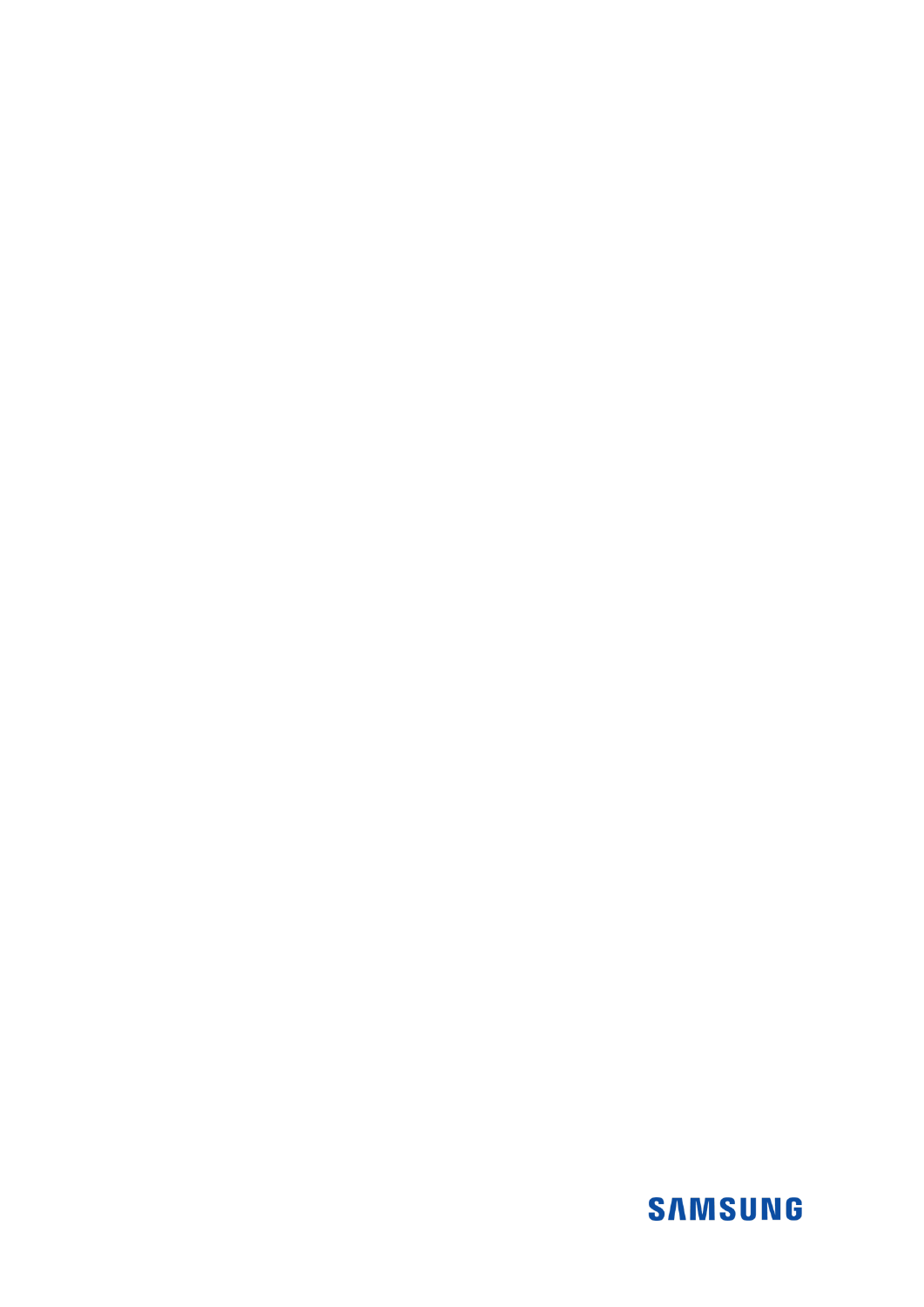#### B. Limited Warranty Condition (Period and TBW)

| Product        | Capacity                    | <b>Product Warranty Policy</b><br>(Period or TBW)     |
|----------------|-----------------------------|-------------------------------------------------------|
| 750 EVO        | 120GB                       | 3 years or 35 TB TBW                                  |
|                | 250GB                       | 3 years or 70 TB TBW                                  |
|                | 500GB                       | 3 years or 100 TB TBW                                 |
| 830 Series     | 64GB/128GB/256GB/512GB      | 3 years                                               |
| 840 Series     | 120GB/250GB/500GB           | 3 years                                               |
| 840 PRO Series | 128GB/256GB/512GB           | 5 years<br>(73 TB TBW for enterprise<br>applications) |
| 840 EVO Series | 120GB/250GB/500GB/750GB/1TB | 3 years                                               |
| 850            | 120GB                       | 3 years or 75 TB TBW                                  |
| 850 PRO Series | 128GB/256GB                 | 10 years or 150 TB TBW                                |
|                | 512GB/1TB                   | 10 years or 300 TB TBW                                |
|                | 2TB                         | 10 years or 450 TB TBW                                |
|                | 4TB                         | 10 years or 600 TB TBW                                |
| 850 EVO Series | 120GB/250GB                 | 5 years or 75 TB TBW                                  |
|                | 500GB/1TB                   | 5 years or 150 TB TBW                                 |
|                | 2TB/4TB                     | 5 years or 300 TB TBW                                 |
| 860 PRO        | 256GB                       | 5 years or 300 TB TBW                                 |
|                | 512GB                       | 5 years or 600 TB TBW                                 |
|                | 1TB                         | 5 years or 1,200 TB TBW                               |
|                | 2TB                         | 5 years or 2,400 TB TBW                               |
|                | 4TB                         | 5 years or 4,800 TB TBW                               |
| 860 EVO Series | 250GB                       | 5 years or 150 TB TBW                                 |
|                | 500GB                       | 5 years or 300 TB TBW                                 |
|                | 1TB                         | 5 years or 600 TB TBW                                 |
|                | 2TB                         | 5 years or 1,200 TB TBW                               |
|                | 4TB                         | 5 years or 2,400 TB TBW                               |
| 860 QVO        | 1TB                         | 3 years or 360 TB TBW                                 |
|                | 2TB                         | 3 years or 720 TB TBW                                 |
|                | 4TB                         | 3 years or 1,440 TB TBW                               |
| 870 QVO        | 1TB                         | 3 years or 360 TB TBW                                 |

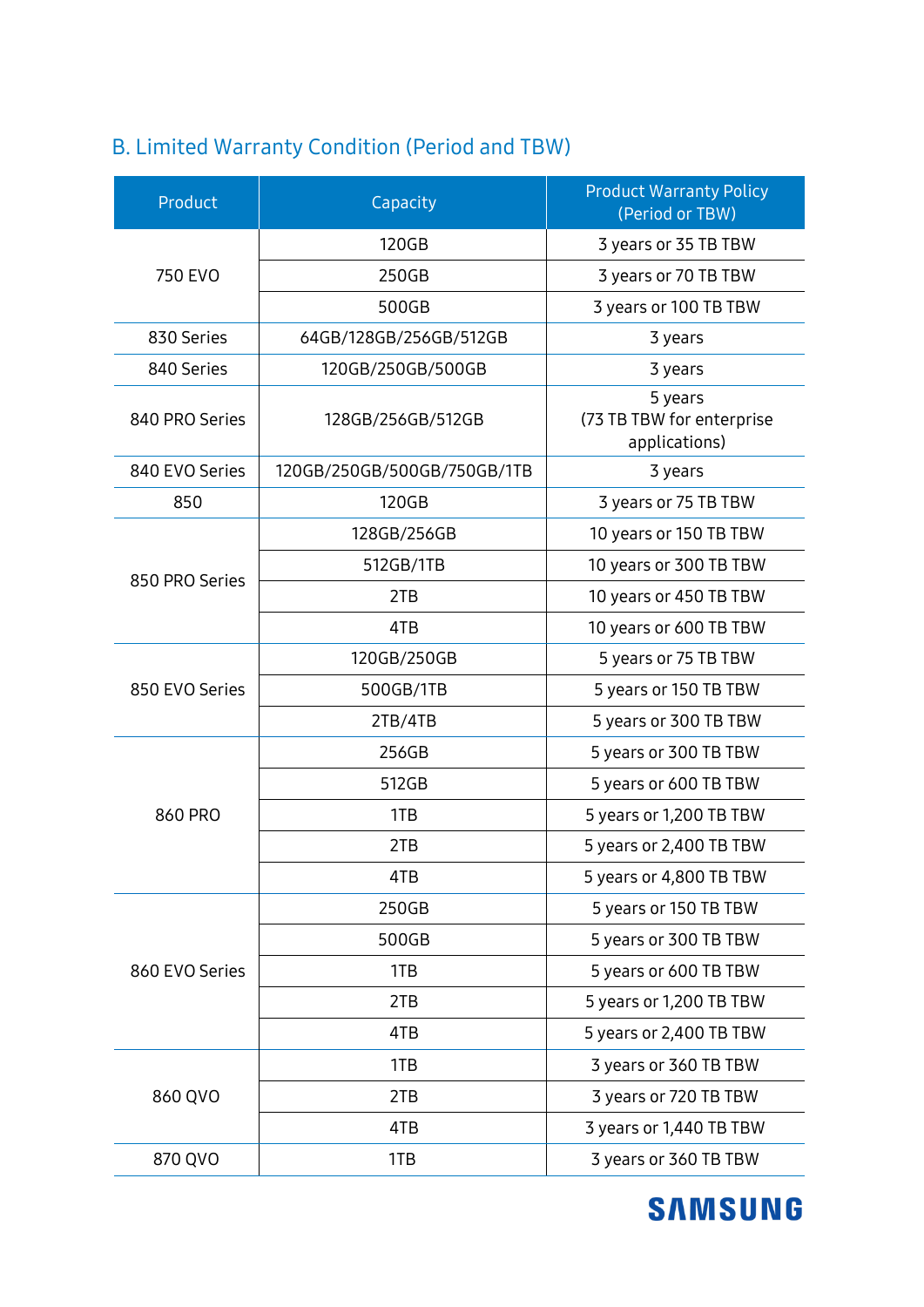| Product                  | Capacity | <b>Product Warranty Policy</b><br>(Period or TBW) |
|--------------------------|----------|---------------------------------------------------|
|                          | 2TB      | 3 years or 720 TB TBW                             |
|                          | 4TB      | 3 years or 1440 TB TBW                            |
|                          | 8TB      | 3 years or 2880 TB TBW                            |
| 870 EVO                  | 250GB    | 5 years or 150 TB TBW                             |
|                          | 500GB    | 5 years or 300 TB TBW                             |
|                          | 1TB      | 5 years or 600 TB TBW                             |
|                          | 2TB      | 5 years or 1,200 TB TBW                           |
|                          | 4TB      | 5 years or 2,400 TB TBW                           |
| <b>950 PRO</b>           | 256GB    | 5 years or 200 TB TBW                             |
|                          | 512GB    | 5 years or 400 TB TBW                             |
| 960 EVO                  | 250GB    | 3 Years or 100 TB TBW                             |
|                          | 500GB    | 3 Years or 200 TB TBW                             |
|                          | 1TB      | 3 Years or 400 TB TBW                             |
| <b>960 PRO</b>           | 512GB    | 5 Years or 400 TB TBW                             |
|                          | 1TB      | 5 Years or 800 TB TBW                             |
|                          | 2TB      | 5 Years or 1,200 TB TBW                           |
|                          | 250GB    | 5 Years or 150 TB TBW                             |
| 970 EVO,<br>970 EVO Plus | 500GB    | 5 Years or 300 TB TBW                             |
|                          | 1TB      | 5 Years or 600 TB TBW                             |
|                          | 2TB      | 5 Years or 1,200 TB TBW                           |
| 970 PRO                  | 512GB    | 5 Years or 600 TB TBW                             |
|                          | 1TB      | 5 Years or 1,200 TB TBW                           |
| 980 PRO                  | 250GB    | 5 years or 150 TB TBW                             |
|                          | 500GB    | 5 years or 300 TB TBW                             |
|                          | 1TB      | 5 years or 600 TB TBW                             |
|                          | 2TB      | 5 years or 1,200 TB TBW                           |
| 980                      | 250GB    | 5 years or 150 TB TBW                             |
|                          | 500GB    | 5 years or 300 TB TBW                             |
|                          | 1TB      | 5 years or 600 TB TBW                             |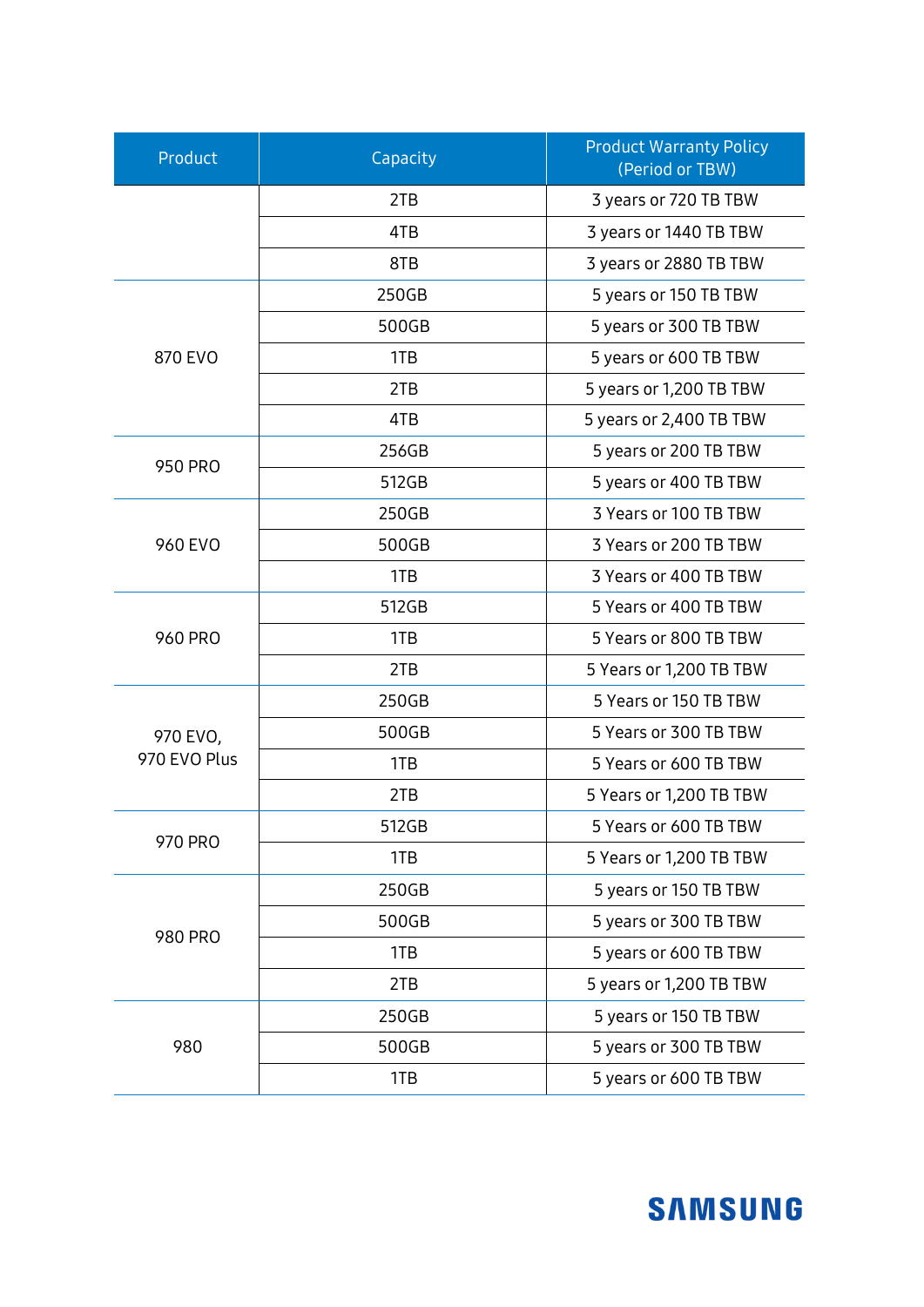#### C. Extent of the Limited Warranty

The warranty stated herein shall NOT apply if: (i) the Product was not used in accordance with any accompanying instructions, (ii) the Product was not used for its intended function and environment (iii) any failure or defect arose out of the presence of a third party product, software, or component, whether authorised or not, (iv) any failure or defect was a result of improper installation or testing, misuse, neglect, unauthorised repair, modification, accident, or other external causes, OR (v) there exist any other circumstances which SAMSUNG determines are evidence of a breach of this Agreement by You. You acknowledge and agree that the Product is not designed for and shall not be used in, including without limitation, life support systems, critical care, medical, or safety equipment, or other applications where failure could result in loss of life or personal or physical harm, or any military or defense application, or any governmental procurement to which special terms or provisions may apply. Accordingly, SAMSUNG disclaims any and all liability in connection with, arising out of, or related to, any such use of the Product and you assume all risks arising from any such or similar application of the Product.

SAMSUNG's warranty does NOT cover any costs and expenses relating to SSDs' overhaul/assembly and data recovery for repairs or replacements. SAMSUNG's warranty also does NOT cover Products which, by way of example, have been received improperly packaged, altered, or physically damaged. Products will be inspected upon receipt. You can refer to a non-exhaustive list of examples of warranty exclusions below:

- improper packaging or shipping, including use of non-qualified shipping container;
- any alterations, modifications, or physical damage of the Product, including but not limited to, deep scratches;
- any alterations, modifications, or removal of any SAMSUNG labels or barcodes on the Product;
- opened SSD casing; or
- tampered with or missing tape seal or serial number.

#### D. Warranty Limitations and Limitations of Liability

EXCEPT FOR THE EXPRESS WARRANTIES STATED HEREIN, SAMSUNG DISCLAIMS ALL OTHER EXPRESS AND IMPLIED WARRANTIES, INCLUDING BUT NOT LIMITED TO ANY IMPLIED WARRANTIES OF MERCHANTABILITY, FITNESS FOR A PARTICULAR PURPOSE, NONINFRINGEMENT, COURSE OF DEALING AND USAGE OF TRADE. ALL EXPRESSED AND IMPLIED WARRANTIES ARE LIMITED IN DURATION TO THE LIMITED WARRANTY PERIOD. THIS AGREEMENT CONTAINS SAMSUNG'S ENTIRE LIABILITY AND YOUR EXCLUSIVE REMEDY FOR BREACH OF THIS AGREEMENT. IN NO EVENT SHALL SAMSUNG, ITS SUPPLIERS, OR ANY AFFILIATES BE LIABLE FOR ANY INDIRECT, CONSEQUENTIAL, INCIDENTAL OR SPECIAL DAMAGES, ANY FINANCIAL LOSS OR ANY LOST DATA OR FILES, EVEN IF SAMSUNG HAS BEEN ADVISED OF THE POSSIBILITY OF SUCH DAMAGE AND NOTWITHSTANDING THE FAILURE OF ESSENTIAL PURPOSE OF ANY LIMITED REMEDY. IN NO EVENT WILL SAMSUNG'S LIABILITY EXCEED THE AMOUNT PAID BY YOU FOR THE PRODUCT. THESE LIMITATIONS AND